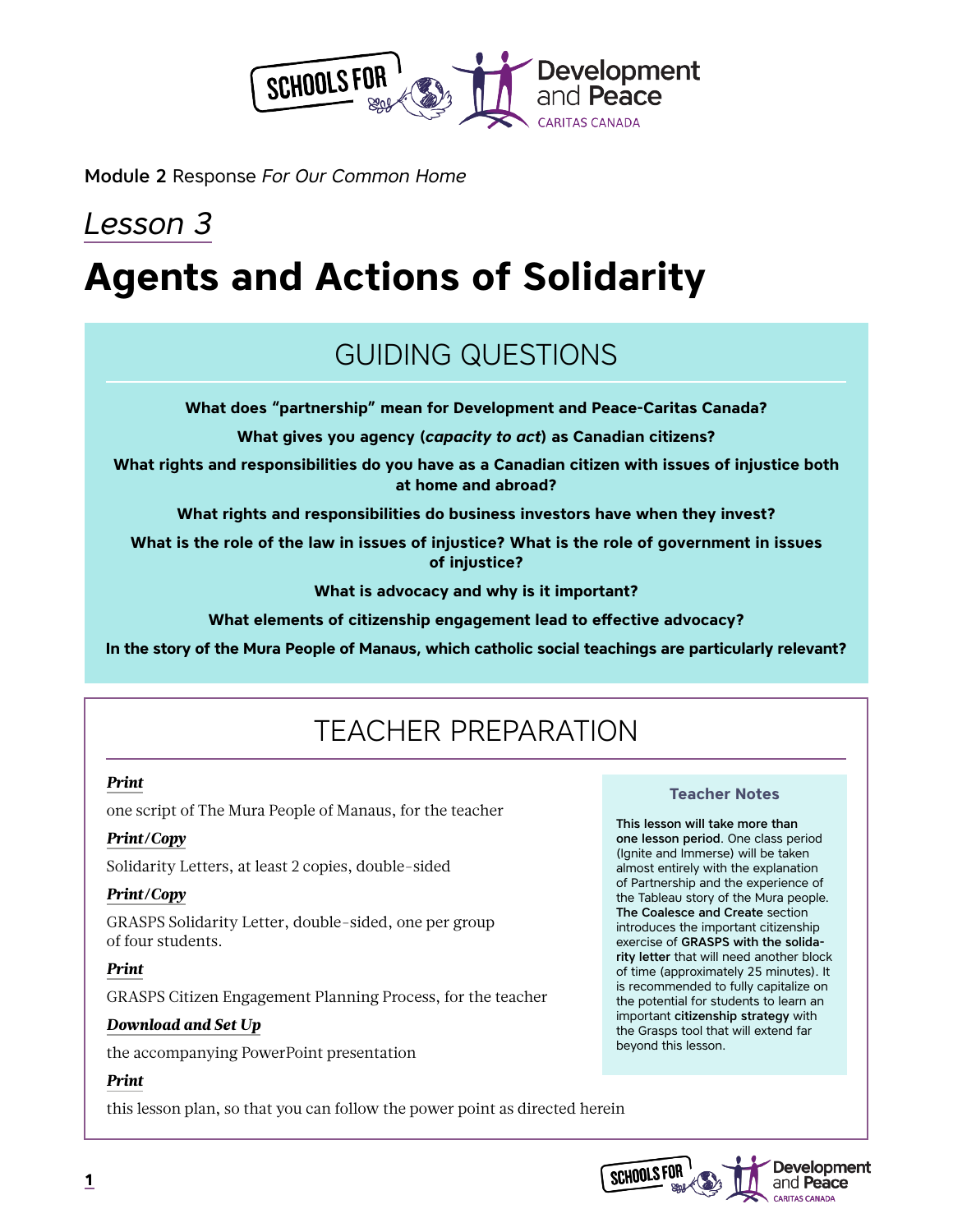# LESSON PLAN

## *IGNITE*

### Project Slide 1 title only.

Say Development and Peace is choosing to act in solidarity with the Indigenous peoples of the Amazon. This is how they do it: through partnership.

### **ASK:**

When have you experienced being a partner with somebody? (*playing cards, playing a game, working on a project, having a date*).

What responsibilities do you have to "a partner" if you are going to be a good partner? How can partnership be a good thing for people?

Slide 2. Discuss what partnership means for Development and Peace.

Go through the points on the slide.

It is not charity. It is an intentional decision to "walk with" the poor as they strive to build their communities where human dignity is protected, justice is realized, and the people thrive.

In the campaign *For our Common Home*, Development and Peace has three partners in the Amazon region. Here they are: REPAM, CIMI and CPT.

#### Project Slide 3 and 4

as examples of partnership with movements in Brazil that are striving to protect the Amazon and its peoples. *REPAM and CIMI are partners who are striving to help protect the Mura tribes* near Manaus.

#### Project Slide 5

which is an example of partnership with *CPT as they strive to help protect the Seringueiros, the rubber tappers*.

### *IMMERSE*

#### Project Slide 6

Story time! And everyone gets to be a part of the story.

*Teacher: Read through the script on the Mura People of Manaus and invite people into the story. It is important in this strategy to accept the decisions/words of the actor(s), and to invite sharing of thinking from the actor(s).* 

#### Process the Tableau.

It is very important to take 10-15 minutes to process how people felt in the tableau. This is where the learning goes deeper to stay longer. There are four processing questions at the end of the tableau script.

Following the processing, *students will be invited to sign or write a Solidarity Letter*. Use the following process to go through the purpose and value of the Solidarity Letter.

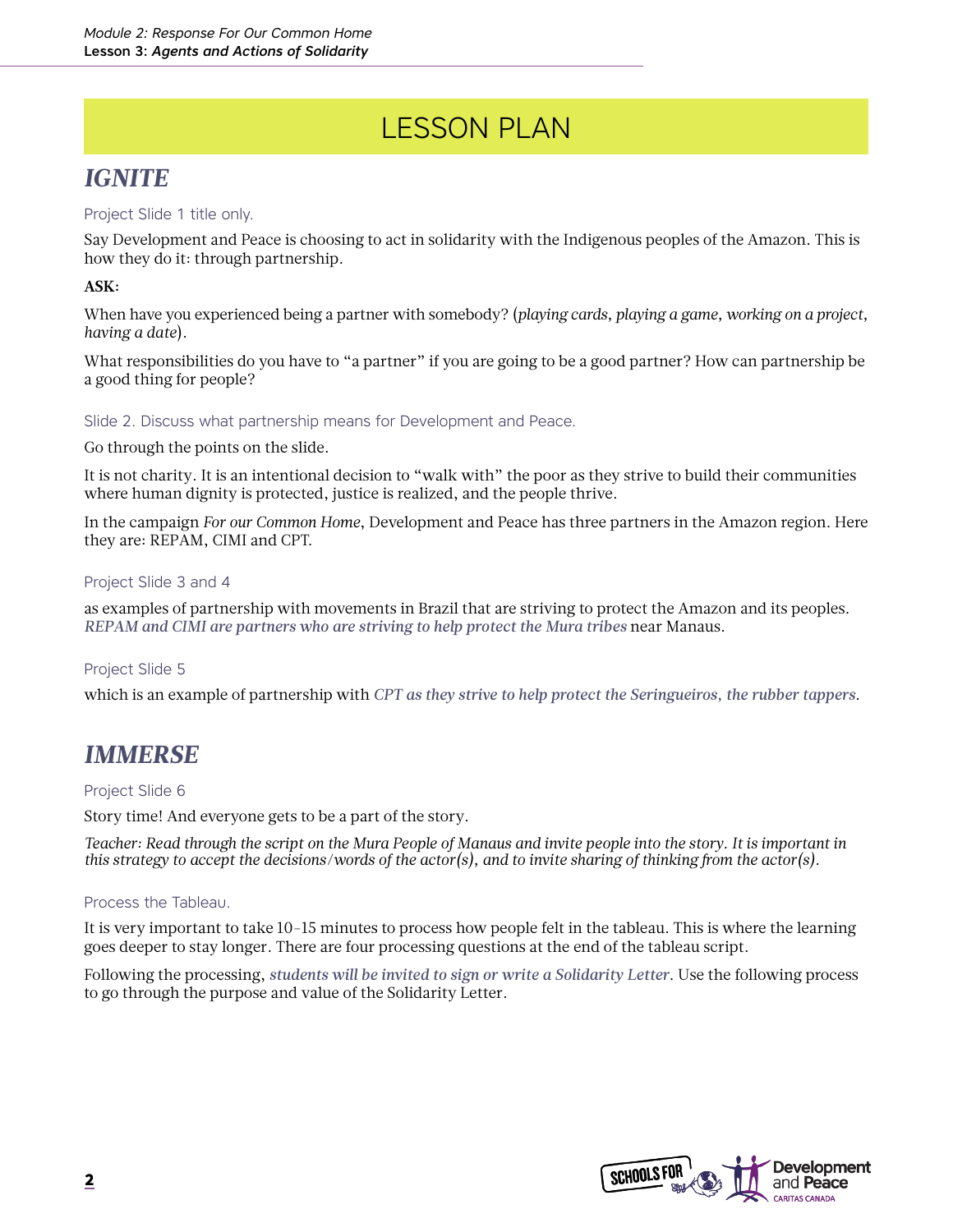# *COALESCE*

#### Invite students into groups of four.

*Explain that we will now use a strategy called GRASPS* as a planning tool for citizenship engagement with the Solidarity Letter. Hand out the GRASPS Solidarity Letter planning document, one per group of four.

Give the group 10-15 minutes to complete. Then for each of the GRASPS elements (Goals, Role and Relationship, Audience and Allies, Situation, Plan and Product, Standards), the teacher:

- **•** invites a (different) pair to share their thinking;
- **•** asks the larger group if anyone has anything they'd like to add;
- **•** poses any questions the teacher thinks will enrich the thinking.

#### Project slide 7

that shows how the solidarity letters serve to become advocacy letters in the hands of Development and Peace.

## *CREATE*

This is an opportunity to invite students to *sign the Solidarity letters* (included in this lesson plan) *or to write a Solidarity letter of their own*.

Students are also invited to [sign the letter online](https://www.devp.org/en/campaign/forourcommonhome/action) if they prefer.

**What will happen with all these letters?** 

A group of young adults from across Canada will take the solidarity letters to the two groups (the Mura and Seringueiros) in July of 2020. To follow this trip, get in contact with Selina Hunt [shunt@devp.org](mailto:mailto:shunt%40devp.org?subject=) or follow us on social media: [www.facebook.com/devpeace/](http://www.facebook.com/devpeace/)

Please consider making a donation to support our mission at Development and Peace – working with partner organizations in the Global South who promote alternatives to unfair social, political and economic structures, and educating Canadians about the causes of poverty and mobilizing towards actions for change.

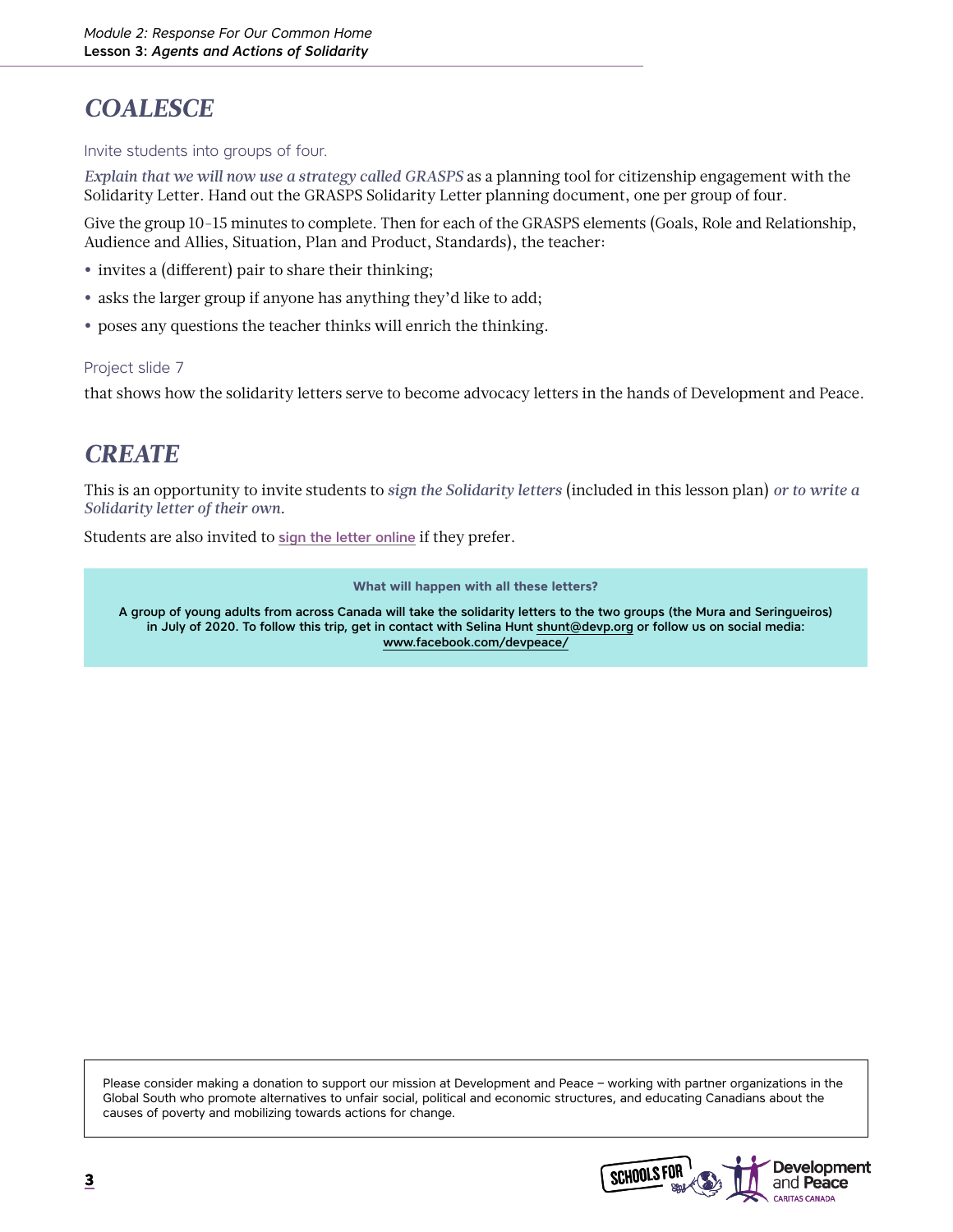*Script for Enacting the Present Situation of the Mura People of Manaus, 2019-2020*

# *TABLEAU*

#### Teacher EXPLAIN

In this exercise, I (the facilitator) will read a script, you (the participants) each have roles, and you (the participants) are asked to enact your roles in silence. In the course of the story, you will move into the (stage) space and let your body posture tell the story. There are points of discussion in the story, in which all are invited to share their thinking, feeling, and predicting. There are points in the story when specific people are asked questions. It is important that you "don the hat" of the role you are playing, and try to respond to the questions as best you can, not from a personal viewpoint, but from the viewpoint of the role you are playing. We all know that each of you have limited experience and information for the story we are about to play out but do the best you can to imagine what the person in your role would say.

## *SPACE REQUIRED*

A large empty space is required for the tableau to be made and for students to move freely around in their roles as they deem fit. *Suggestion*: book a theatre space OR to push all the desks to the side of the room so there is an empty space in the middle.

## *FACILITATOR PREPARATION*

Make a placard (colored sheet of paper) with each role identified in large letters on the placard. There will be 19 named roles + indiscriminate amount of Canadian citizen roles (dependent on number of people)

The facilitator should feel free to omit questions as required to make the activity shorter or to make it less complex. Much is dependent on the pre-knowledge/experience/age of the participants. Having said that, let us believe in the capacity of all people to do engage fully and to enter into deep analysis when invited. An important aspect of transformative education is for participants to ask questions. Awakening curiosity is the key to learning.

The facilitator may be interested in reading a little of [The Secret Life of Trees: The Astonishing Science of What](https://www.brainpickings.org/2016/09/26/the-hidden-life-of-trees-peter-wohlleben/)  [Trees Feel and How They Communicate](https://www.brainpickings.org/2016/09/26/the-hidden-life-of-trees-peter-wohlleben/) as preparation for the forests being a key participant in the story.

## *ROLES*

(19 roles + how ever many persons are left to be the Canadian citizens)

- **•** People representing the 38 specific Mura villages (4 people representing 4 villages directly impacted in this story)
- **•** Canadian Investment Firm –Forbes and Manhattan (partly owns Potassio do Brasil Ltda.) - 1 person
- **•** Investors in the Canadian Investment Firm (2 people)
- **•** Canadian Government (1 person) representing the Canadian government
- **•** Canadian delegation of young adults bringing the letters of solidarity (2 people) – *will need stack of papers representing the solidarity letters and will stay out of the tableau until the end*
- **•** CIMI (a partner agency) (1 person)
- **•** REPAM (a partner agency) (1 person)
- **•** The Brazilian Government being represented by President Bolsonaro (1 person)
- **•** The Brazilian Potash Mine (owned by the Canadian Investment Firm (1 person)
- **•** The Brazilian agro industry (1 person) (the individuals, families, and corporations who have large economic interests in the agricultural export sector in Brazil)
- **•** The Brazilian Courts (1 person) (*needs a HALT sign*)
- **•** Canadian citizens- specifically students in school (how ever many are left in the class)
- **•** Development and Peace-Caritas Canada (1 person)
- **•** The Forests (2 people)



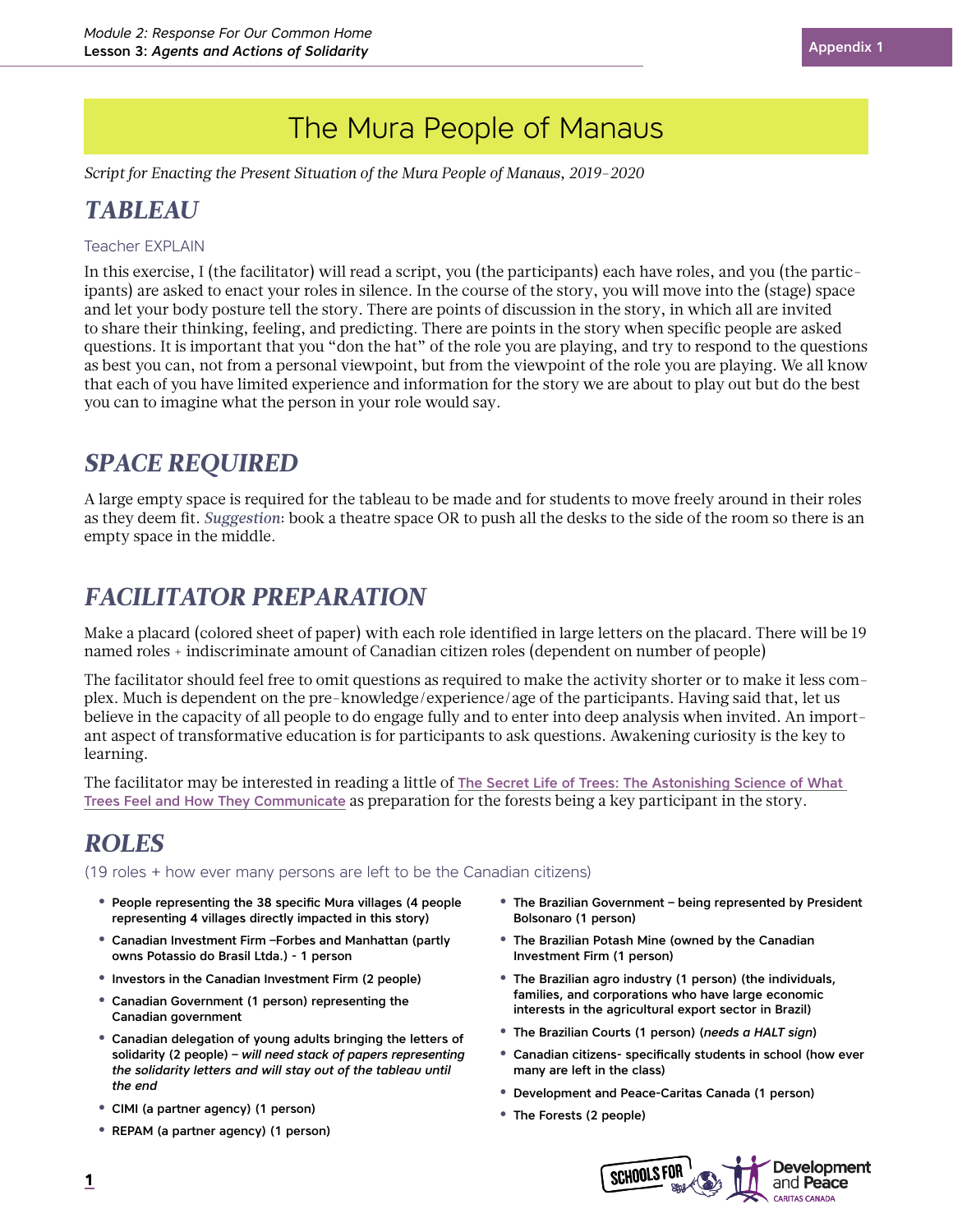## *ROLE PLACARDS*

Each person gets a placard with their role on it (hand-make on colored paper) and should always hold it in front of them.

# *READING OF THE STORY*

#### The teacher now explains to the class

I am going to read a story of the M ura people of Manaus. As I read, you will be invited to position yourselves in a tableau. At the beginning, everyone will be on the sides of the space. There is a place for Canadians, and a place for the Brazilians on the sidelines. Please take your places accordingly.

#### Begin reading the story

The Mura (*pronounced Moora with a rolled "r"*) Indigenous people, who subsist as hunters, fishers and gatherers, have a proud history of resisting colonialism. They live in 38 villages around Manaus, the 7th largest city in Brazil, in the heart of the Amazon rainforest, and along a major river flowing into the Amazon River.

#### **Ask:**

What does it mean to subsist as hunters, fishers, and gatherers?

The story says that they have a proud history of resisting colonialism. What does it mean to resist something? Why would they resist? What was of value to them? (Maybe they loved and valued the river. Maybe their ancestors were buried on the land. Maybe they had a deep kinship with nature) What actions might they have taken to resist, and at what cost?

What is colonialism? (people from another country come and attempt to take power over the peoples and the histories of that land. They occupy the land, and use it in a way that they want, with little regard for the Indigenous Peoples who have resided there for a very long time)

**Now, I invite those of you who are representing the** 4 Mura villages to come forward into the space. Position yourself in this space. Decide on your body posture and hold the pose.

The next subtitle is *A Mine of Misery*. Turn and talk to your partner for a minute. What do you predict this next section of the story is going to be about? (give a moment for pairs to discuss) Okay, lets see if you are right.

The story continues. An ore called sylvanite was discovered in the area. Sylvanite is used to make potashbased fertilizers which help in growing crops. So, the sylvanite was discovered and now a mine is in the early stages of being built in the region where the Mura reside. The danger is that four Mura villages are in the floodplain of the region where the mine is to be built. Any contamination of the water sources by the mine poses a significant risk to those who live there. Furthermore, the proposed mine tailings deposit is located over a spring that increases the risk of contamination. At no point were any of the Mura people consulted about this project.

#### **To the Muras**:

How are you feeling?

The story continues: the large potash mine is being built by Potassio do Brasil, which is owned by a Torontobased investment firm.

Oh oh…. Toronto is in Canada. We are Canadian citizens. Now we are implicated in the story. We have just entered the story.

#### **I now call forward the rep for the Brazilian Potash Mine.**

Position yourself in the tableau. Pay attention to what your body position conveys.

#### **Ask everyone:**

What is potash used for anyways?

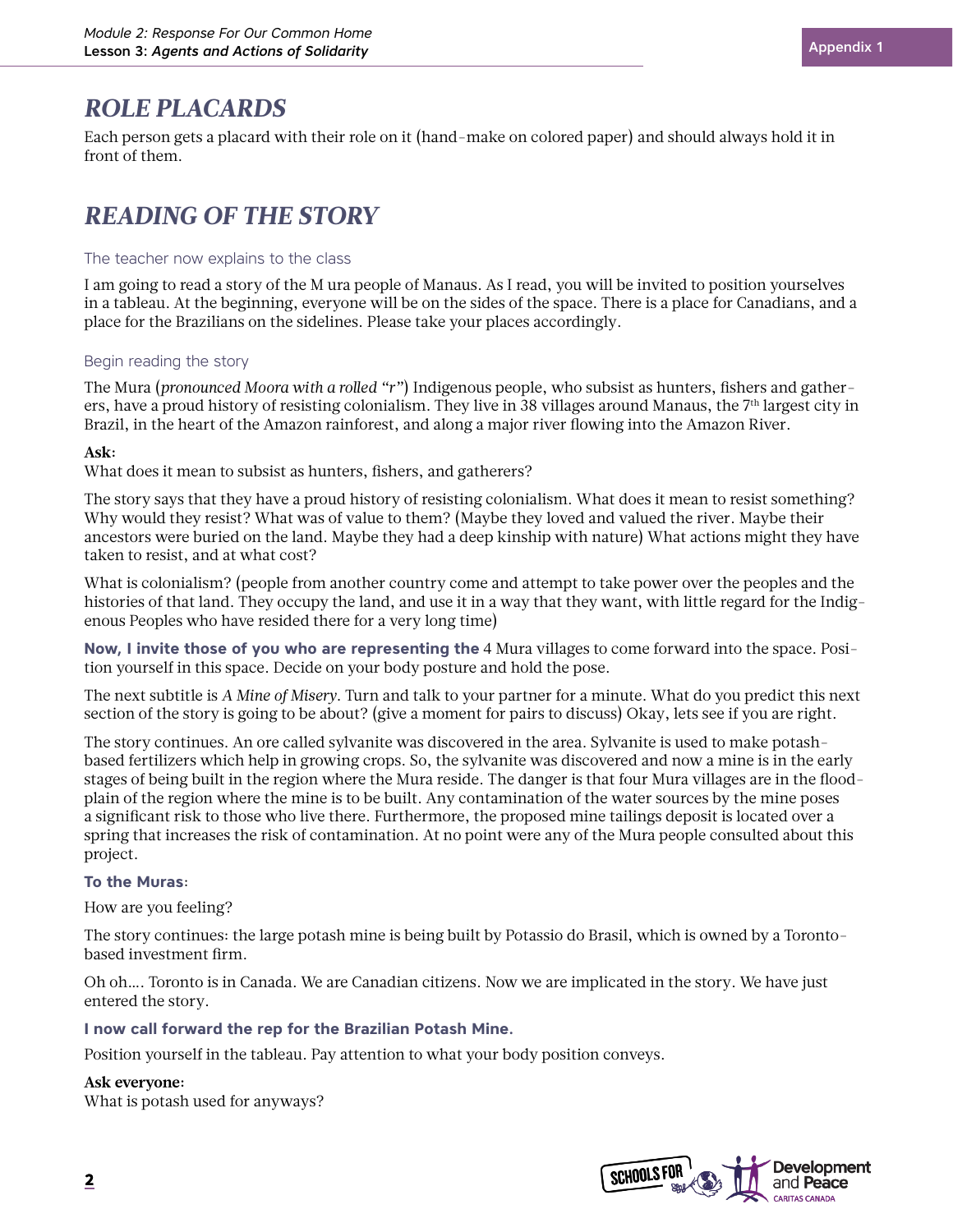#### In Brazil



The main use in Brazil is for growing soybeans, which provides a high protein feed for the massive cattle industry. Brazil exports most of the beef it produces. The beef is not raised with the intent of feeding the Brazilian people. The Amazon Rainforest is being destroyed in very large acres by the day to make room for cattle in order to export meat to other regions of the world.

The potash mine is very well received by the Brazilian agro industry. Invite the Brazilian agro-industry rep to enter the scene and position itself.

#### **Say:**

Think carefully about your relationship to the mine when you choose your position.

The agro industry represents agriculture for PROFIT, for making money. (speak now to the Agro-Industry directly) You represent large tracts of land owned by the few for the wealth of the few. You represent a voice that says "We work hard. We have the right to make a living. We have a right to *develop*. Business is business." You represent a place of privilege.

(to the group at large) The point here is not to denounce potash or a potash mine. Potash has value. But this particular mine is being built in the amazon rainforest on a floodplain with no consultation of the Indigenous peoples who live there.

#### **To the Agri-industry:**

- **•** How do you feel about this potash mine being built?
- **•** What is the benefit and for whom?
- **•** What is the cost and for whom?

The story continues. Here is what is going to happen with the mine. There are going to be 3 things: I am going to read you each thing and we'll figure out what it means.

### **1** Large scale land appropriation

- **•** What does appropriation mean? (*take away from the owner*)
- **•** What is going on here? (*Whether the mine pressures the government to sell them the land or simply just takes the land by encroaching on it: either way, it is appropriated from the indigenous peoples*)

#### **Lets hear from the Potash Mine:**

What makes you think that just because you discover minerals in the earth that you want to extract for profit, you have *the right* to extract them in a country that is not your own, on lands that do not belong to you, and with significant negative consequences for those who live on those lands? What makes you think this is ok?

How do you think the people who have lived on this land for hundreds of years feel about your actions? (does your body posture change any?)

#### **Let's hear from the Mura people:**

How do you feel about this mine opening in your territory? What are the threats to you? (does your body posture change any?)

#### **Let's hear from the forests.**

Call in the forests to position themselves in the tableau.

#### **Ask:**

- **•** What is your perspective about the possibility of this mine opening where you live, Honorable Forests?
- **•** What does your body posture tell us about what you are feeling?

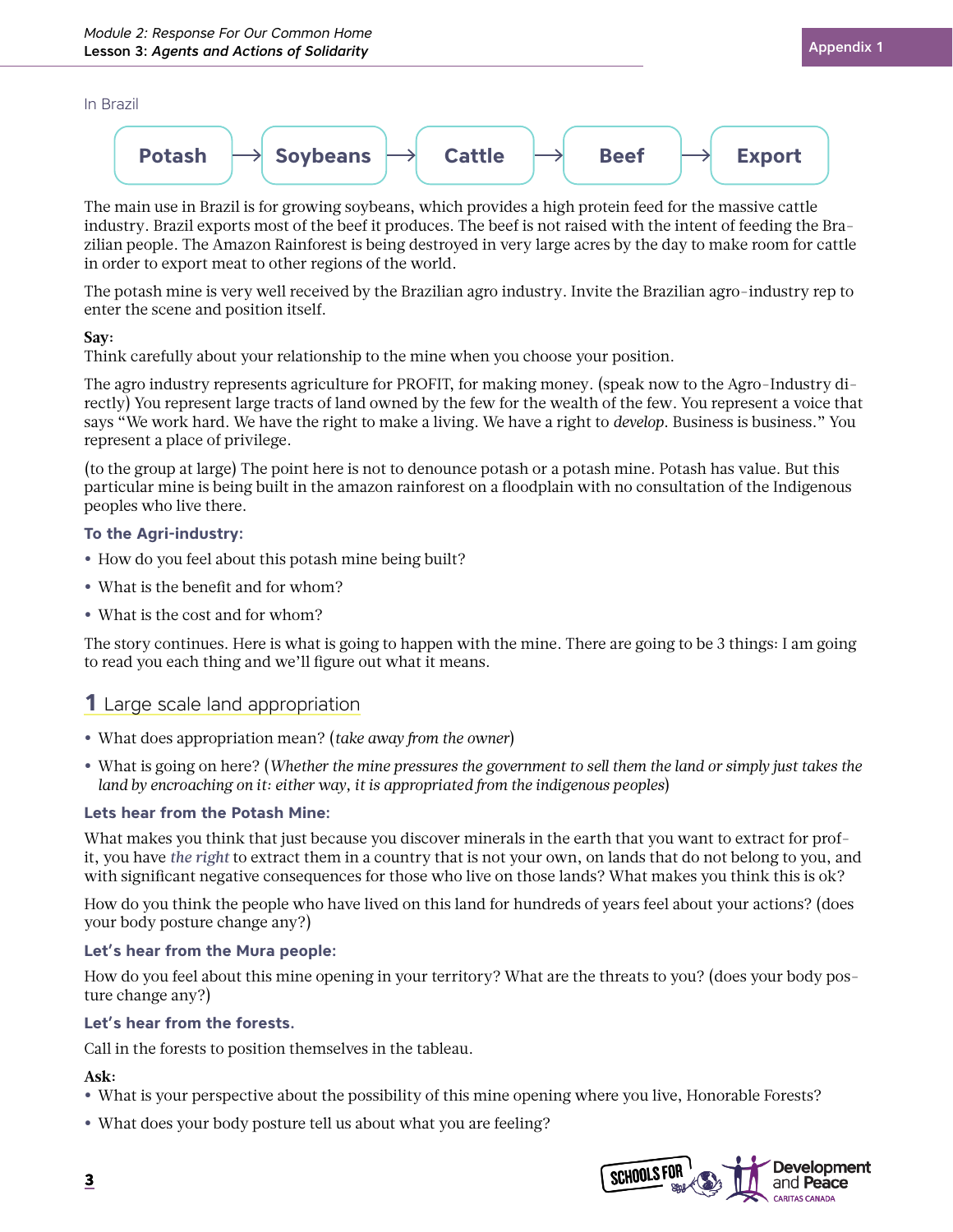### **2** Widespread pollution and deforestation

There will undoubtedly be widespread pollution and deforestation as result of the mine. (*NOTE: some places are simply VERY ill-suited for mines; a floodplain is one of those ill-suited places*.) What is the impact on the lives and livelihood of the Mura? Let's hear from them.

**And what of the forests?** Let's hear from them.

### **3** Impoverishment of the Mura people

Why is it that the villagers would become impoverished? What does impoverishment mean? What happens to people's hopes and dreams, their family and community life, when they have been impoverished? (*They are free labourers of protecting an entire ecosystem, but when that ecosystem is significantly impoverished and damaged, so are the protectors of the ecosystem. Everyone loses.*)

The story continues. Contrary to its claims, the mining company has not meaningfully consulted the Mura, resorting instead to lying, misrepresentations and bribery. Those among the Mura people who refuse to be co-opted and dare to resist are criminalized and persecuted.

Okay, so the Mura people have not been consulted about the proposed mine being built. They experience the use of power-over them, not with them. They are being lied to about advantages to their community: if they get jobs but have their rivers polluted and forests cut down, what have they really gained for the future generations? From their perspective, nature is the wealth. But, given their current state of threat of impoverishment, and to feed their families, some feel compelled to take the bribes. Others resist and are persecuted, criminalized, and marginalized. Mura teachers employed by the state in their villages lose their jobs for speaking out; the "indigenous week" curriculum was cancelled in favour of a "Potash week". What is the overall impact on families and communities?

#### **Let's hear from the Mura villagers**.

Invite the Mura to speak from the perspectives in their villages, and to change their body posture as they deem appropriate.

The next sub-title is Rapid scale-up, small victory. Lets just stop here for a moment. **What do you predict this sub-title might mean in the story** (*turn to a partner and discuss*)**?** Let's see what happened.

Exploratory drilling for the mine began in 2010 and permits were granted in 2015. By 2017, the company had invested \$180 million of a planned outlay of \$2 billion.

#### **Ask:**

Who amongst you have money in this game? Go and position yourselves behind the Potash mine. Let your posture indicate your position in this story. (*Undoubtedly, those students representing the Canadian Investment firm, and the Canadian investors move to stand behind the Potash mine.*)

#### **Ask:**

Do you think all the investors know that they will be making money by displacing peoples and contaminating land and water and increasing deforestation in the Amazon?

#### **Let's hear from the Canadian investors.**

Do you know what your money is doing? Canadian investors speak.

If all the investors say that they know what their money is doing, then ask them if they care. If they say they didn't know, then ask them if they think they SHOULD know? (*i.e. is it important to know these things?*) And if so, then next steps?

What responsibilities do investors have? Right now: if their money is in this Canadian investment firm, they are implicated in what is going on. Investors: how much background work did you do when you gave your money, as your investment or as your pension, to the firm to invest on your behalf?

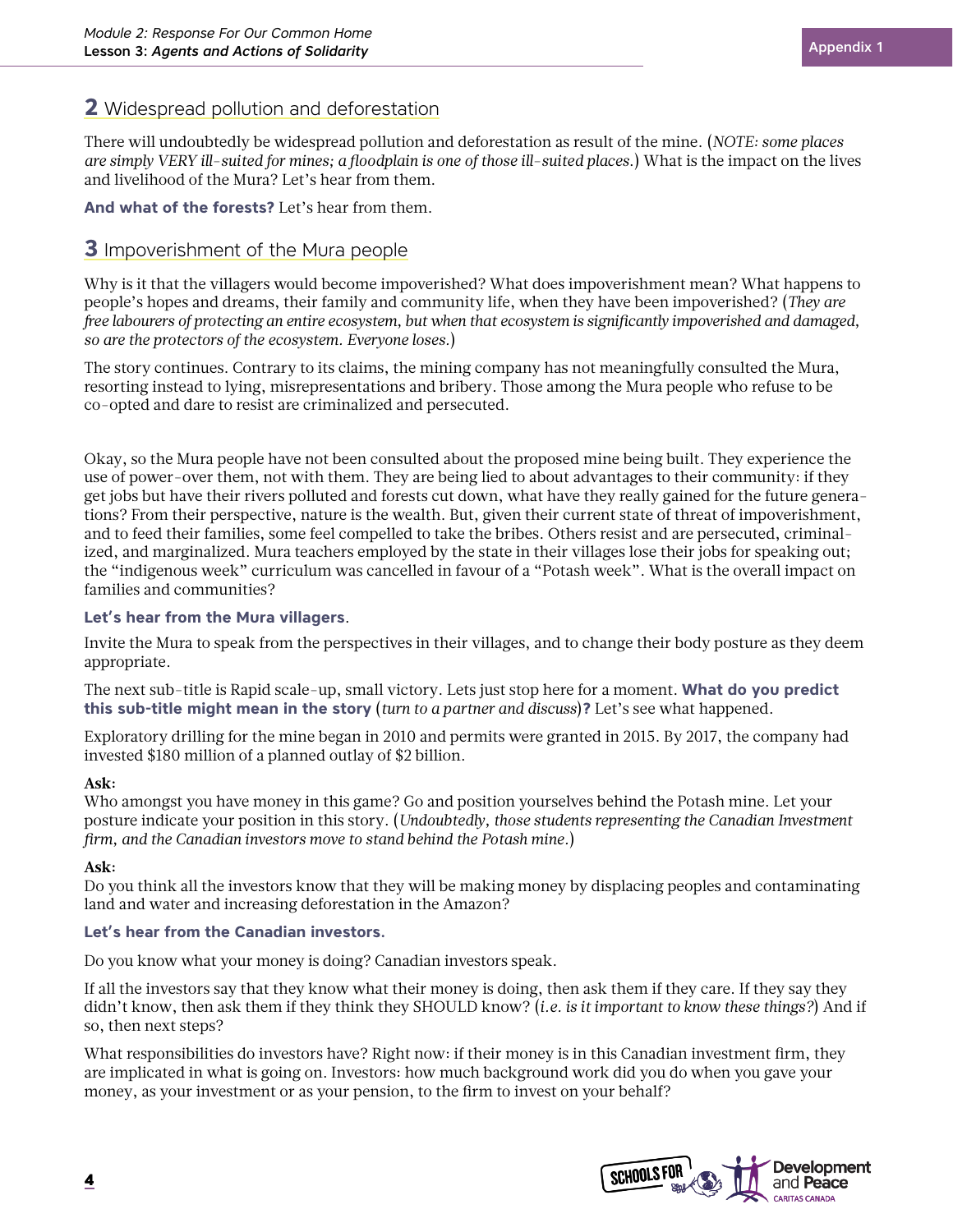#### **Right now, lets hear from the Canadian Government.**

Look directly at the representative of the Canadian Government and ask: Are there any policies or laws in place to protect our Canadian citizens from being implicated unknowingly in acts of destruction and violence in the world?

#### **Ask everyone:**

What is the role of government here?

The story continues. The Mura knew they had to try to defend and protect their lives and the life of the forest. They reached out to REPAM and CIMI, two organizations that help Indigenous and marginalized Amazonian communities in their fight for social justice. They help them organize, litigate, advocate and publicise their causes more effectively. *Call forward* CIMI and REPAM into the tableau. Position themselves.

What does it mean to litigate? To advocate? Let's hear from CIMI and REPAM: Why is this work so important here?

#### **Ask the Mura:**

How did it feel when REPAM and CIMI stood with you?

Both CIMI and REPAM are partners of Development and Peace. CIMI and REPAM, along with the Mura people, now invite Development and Peace into the story. We just talked about what partnership means with Development and Peace. What do you remember about that? How does Development and Peace support their partners? (*listening and walking with in solidarity, helping them network, money for their programs, education and advocacy work in Canada.*)

#### **So, what do you predict Development and Peace will do now?**

#### Invite Development and Peace into the tableau.

Ask the D & P person to say something about what they would do, as first steps of a partner. Discussion (they will *listen and learn*).

The Mura people with support worked together to organize their case and in December of 2015, a group of leaders from 12 villages reported the situation to the federal prosecutor's office, demanding their legal right to be consulted. Remember: there are only 4 villages directly impacted by the mine. Why do you think there are 12 villages that got together to do this work? (*Discuss levels of immediate impact, and how everything is connected especially as time goes on.*)

#### **Ask:**

What do you think happened? (*predict*)

In 2017, the Mura won an interim injunction against the mine on the grounds of insufficient consultation. The court injunction ordered the mining company to cease all activities until the Mura drew up a process for a consultation to occur. Invite students in their roles to let their body posture respond to this news.

Invite the student representing the courts to come and stand in front of the Potash Mine, holding up a HALT sign.

#### **Ask:**

Who else here would stand behind the court decision?

Invite participants to consider their roles before making a move into the tableau. If they move, they will have to explain their reasoning. (Possibilities here include *Development and Peace, CIMI, REPAM, perhaps some Canadian citizens, the forests* but let the participants decide.)

In August 2019, the Mura people submitted a consultation process to the Amazonia federal court. Eventually it will be in the hands of the Potash company to fulfill the consultation according to that process.

#### **Say:**

President Bolsonaro took office in January 2019. What do you know of the policies of the current government of Brazil? Where do you think the President of Brazil stands? President: position yourself accordingly. What is your stance?

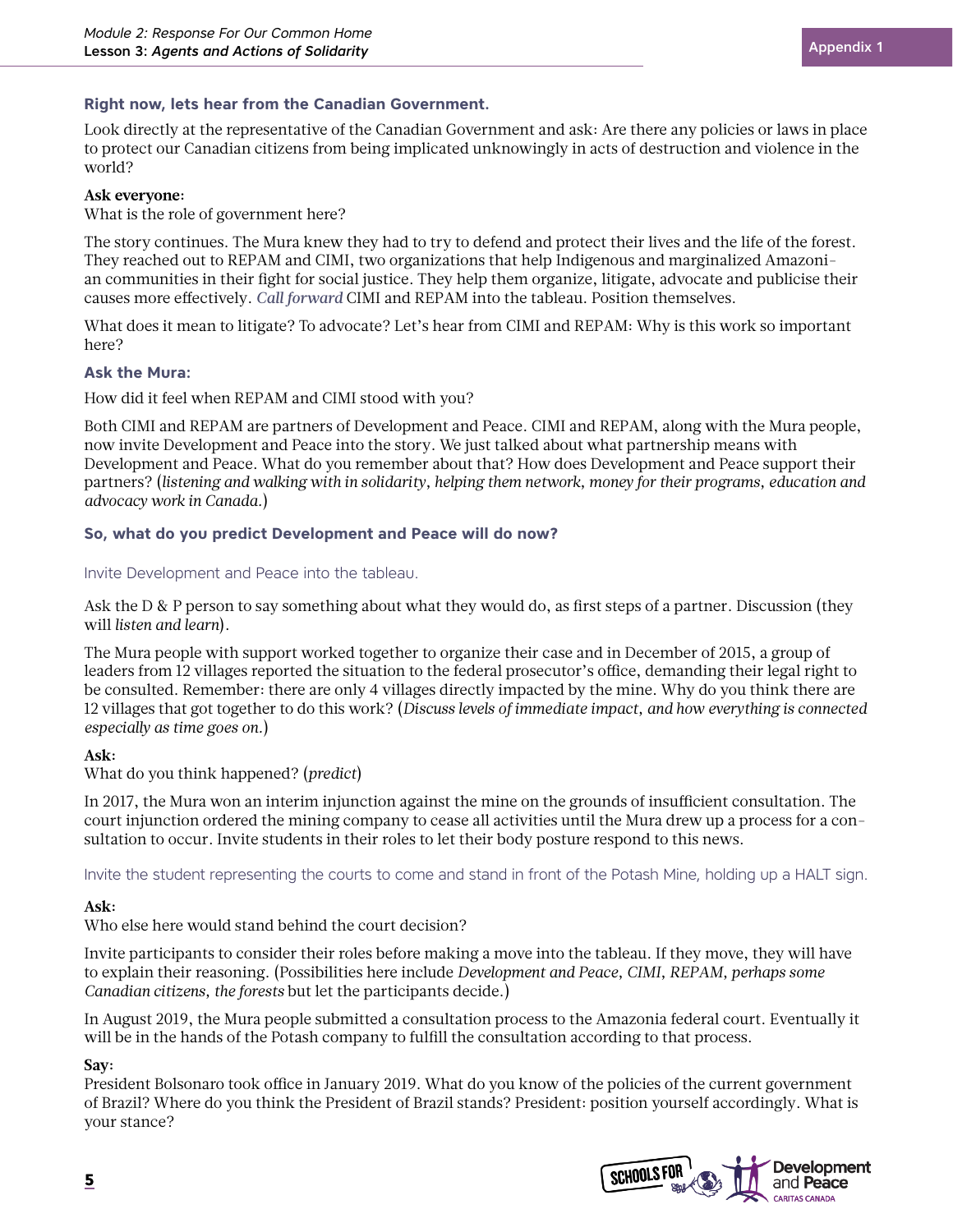Think about power: Where is the money?

Where is the political authority?

Where is the voice of ethics: rights, and responsibilities?

You can see the conflict building. What is the threat to the Mura people and to the earth community? What do you predict will happen?

What would be needed for the Mura people to hold on to the court injunction against the mine and for the consultation process to occur according to the protocol legally drawn up?

What do you think D & P needs to do, as a partner, NOW?

#### **Let's ask D & P**:

What will you do now? (*this will inevitably mean doing advocacy and education back in Canada*) Invite the Development and Peace person to situate him/herself in the tableau in a way that expresses the work that D & P has to do now in Canada. The person will likely "move back to Canada"

The story says that the partners, along with Development and Peace, draw global attention to the threats that the forest and its peoples face. How do you predict that increased global attention might have an impact?

As this is unfolding, lets hear from the Mura people. How are you feeling? CIMI? REPAM?

#### **Les hear from the Potash mine company.**

How are you feeling?

#### **Let's hear from the President of Brazil.**

How are you feeling?

The story then invites you, as Canadian citizens, into action.

It says What can you do. The story offers a few suggestions. It says "By signing our *Solidarity Letter* you will provide moral support to the Mura people in their legal fight, aided by REPAM and CIMI.

#### **Tell them:**

The solidarity letters will also help Development and Peace advocate the Canadian government for better corporate accountability in Canada and better protection for the rainforest and its people in Brazil. The letters also will give legitimacy and credibility to the demands of the Mura, CIMI, and REPAM. These letters give more weight and strength to the efforts of the Mura people themselves; these letters help the voice of the Mura be louder and stronger. These letters will be difficult for the Brazilian government to ignore.

#### **Citizens of Canada:**

What will you do? You have a choice to engage or not. Point to the stack of solidarity letters on the table. There is a start. Read the letter aloud, emphasizing certain words, making the point clear.

In the interests of time for this tableau, we invite the citizens to choose to sign the letter or not. We will do a detailed analysis of the letter later. (*motion an invitation to citizens to sign one of the letters*)

#### **Say to the citizens:**

The signing of the letters is very important, but what ELSE can you do, citizens of Canada, *so that Development and Peace can continue* to their valued work of supporting partners and raising awareness? Be creative.

What does Development and Peace *need you to do* so it can do its work? (this should raise the idea that citizens need to participate in the citizenship action of fund-raising) (let the ideas come forth; this is important)

#### **Then say:**

Now it's time for the delivery of the solidarity letters to the Canadian government.

The D & P person picks up the stack of letters and takes them to the rep from the Canadian Government.

At this point, invite the two roles: Development and Peace and the Canadian Government to position themselves together.

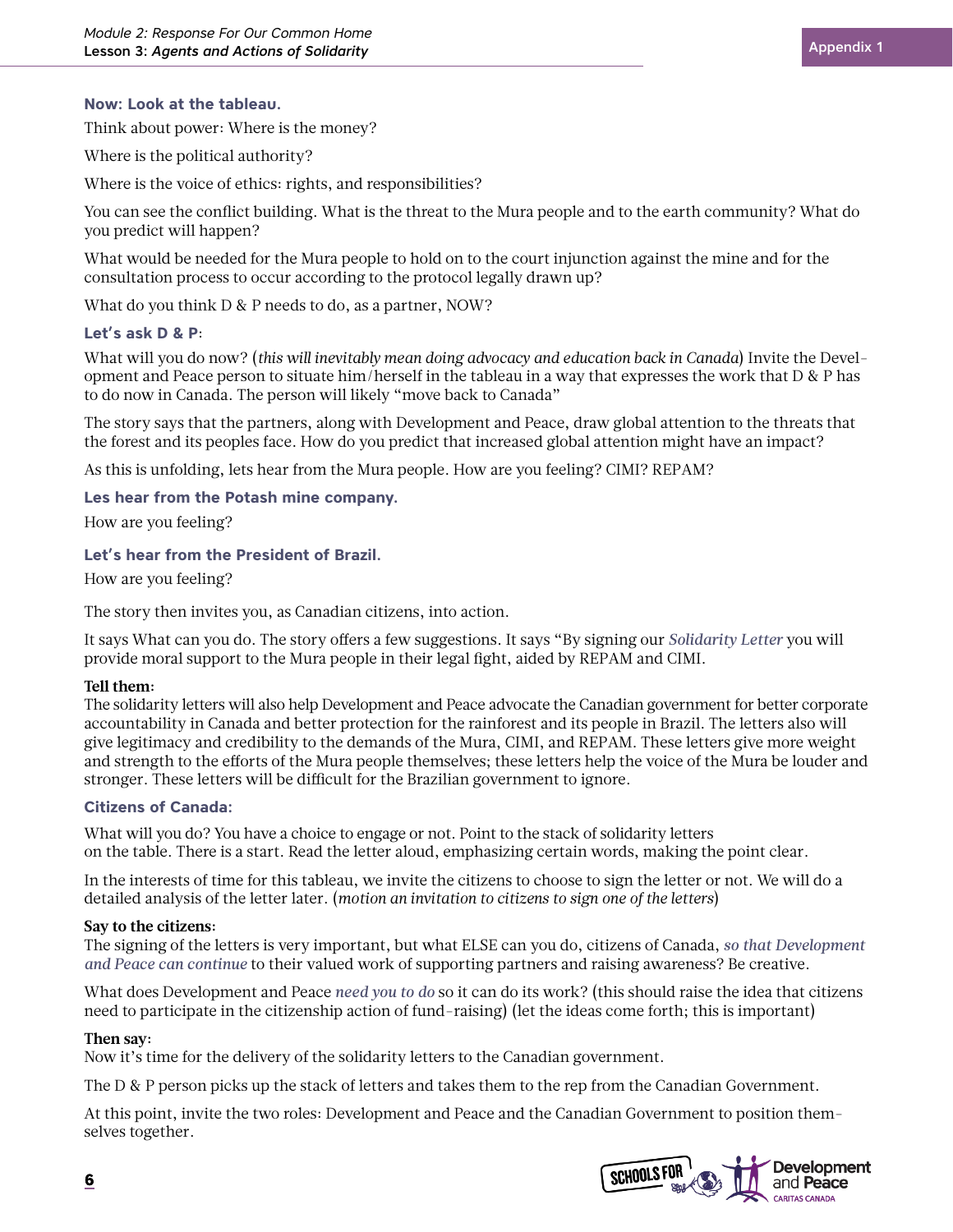What are you asking for?

#### **Let's hear from the Canadian government.**

What are the possibilities as your response? (*let this discussion become rich with possibilities.*)

And now, in the story, it is July of 2020. Invite the Canadian delegation of young adults to pick up the bundle of solidarity letters and walk them over to the Mura people in Brazil. All eyes on this scene. Imagine the impact. Invite the Mura people to speak now. What would they feel? What will they say to the Canadian group of 12 young adults? And what would you imagine the impact is on the Canadian group as they meet and shake hands with the Mura people? What would they feel? What would they say?

#### **Ask the Canadian delegation:**

What did it feel like to deliver the letters?

#### **Ask the Mura:**

What did it feel like to receive them?

#### **Ask both:**

What are the impacts of this in-person meeting that would not occur if the letters were delivered by mail instead?

#### **Ask All:**

Look at the tableau.

Let's hear how you felt in your experience of this story. (*Give an opportunity for each actor to speak.*)

#### *What gives you hope?*

*What further questions do you have?* 

*What responsibilities do you have once you know something?*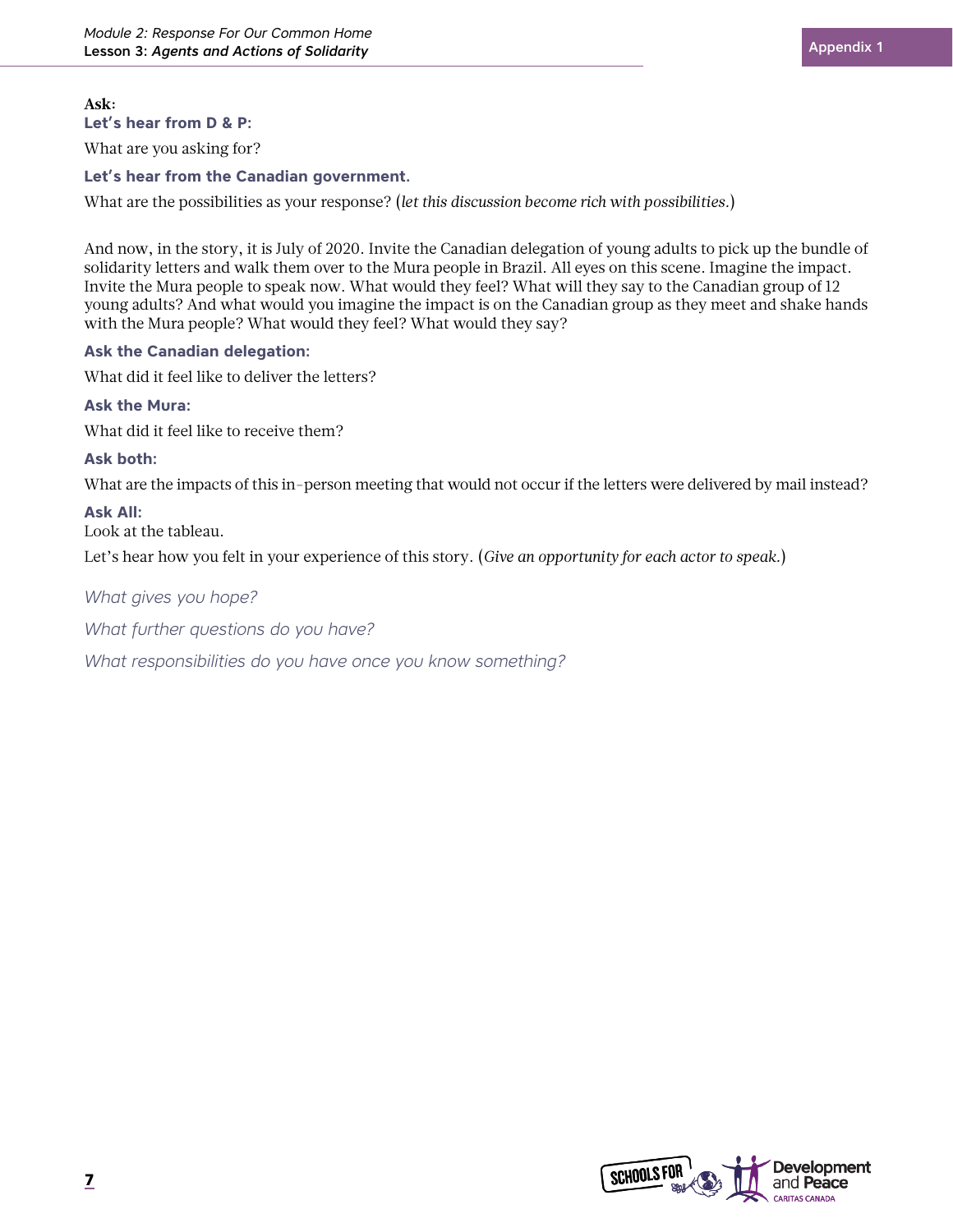# *GRASPS:*

# *Planning for Citizenship Action with the Solidarity Letter*

| <b>GOAL</b><br>(changes in attitude, relationships, policies, understanding, attitude, actions)                                                                                                                                                                                                                         |  |  |  |  |
|-------------------------------------------------------------------------------------------------------------------------------------------------------------------------------------------------------------------------------------------------------------------------------------------------------------------------|--|--|--|--|
|                                                                                                                                                                                                                                                                                                                         |  |  |  |  |
| • What needs exist - in ourselves,<br>others, communities, natural<br>and constructed environments,<br>society?                                                                                                                                                                                                         |  |  |  |  |
| • What is happening because<br>the need is not met?                                                                                                                                                                                                                                                                     |  |  |  |  |
| • What are the root causes<br>of the need not being met?                                                                                                                                                                                                                                                                |  |  |  |  |
| • What are the goals of this<br>letter to address these needs/<br>symptoms/causes?<br>• Think about the verbs you<br>choose as you discern the<br>goals. Think about your own<br>circle of influence and the<br>wider circle of influence that<br>you hope to motivate.                                                 |  |  |  |  |
| <b>ROLE and RELATIONSHIPS</b>                                                                                                                                                                                                                                                                                           |  |  |  |  |
| • For whom is the issue a source<br>of privilege and benefits?<br>• Whom does the issue harm and<br>disadvantage?<br>• What is our relationship to this<br>knowledge and situation?<br>• Are there ways in which we<br>contribute to the problem?<br>• What is your relationship with<br>others involved in this issue? |  |  |  |  |
| • What role is it appropriate and<br>necessary for us to fulfill in<br>relationship to this issue?                                                                                                                                                                                                                      |  |  |  |  |

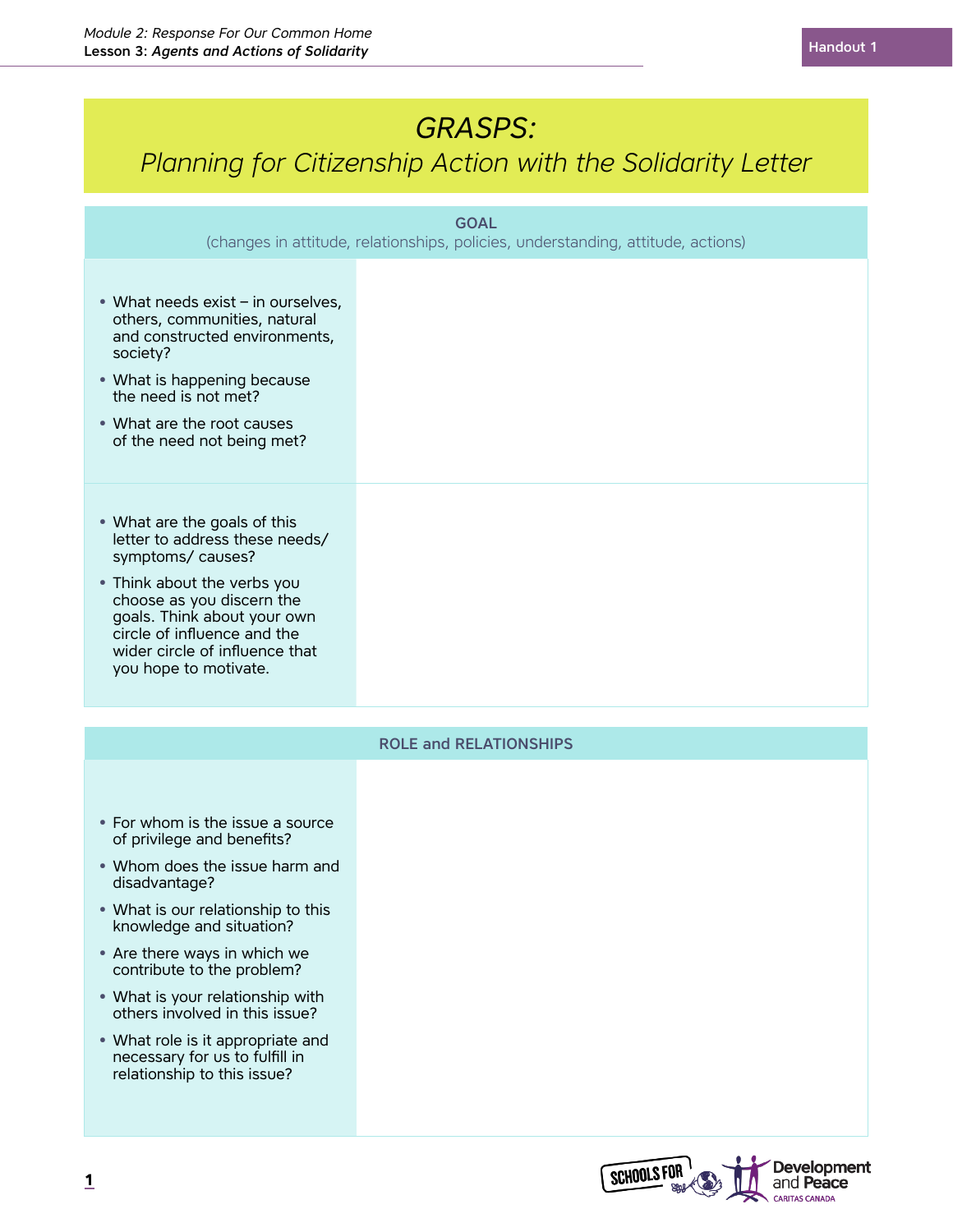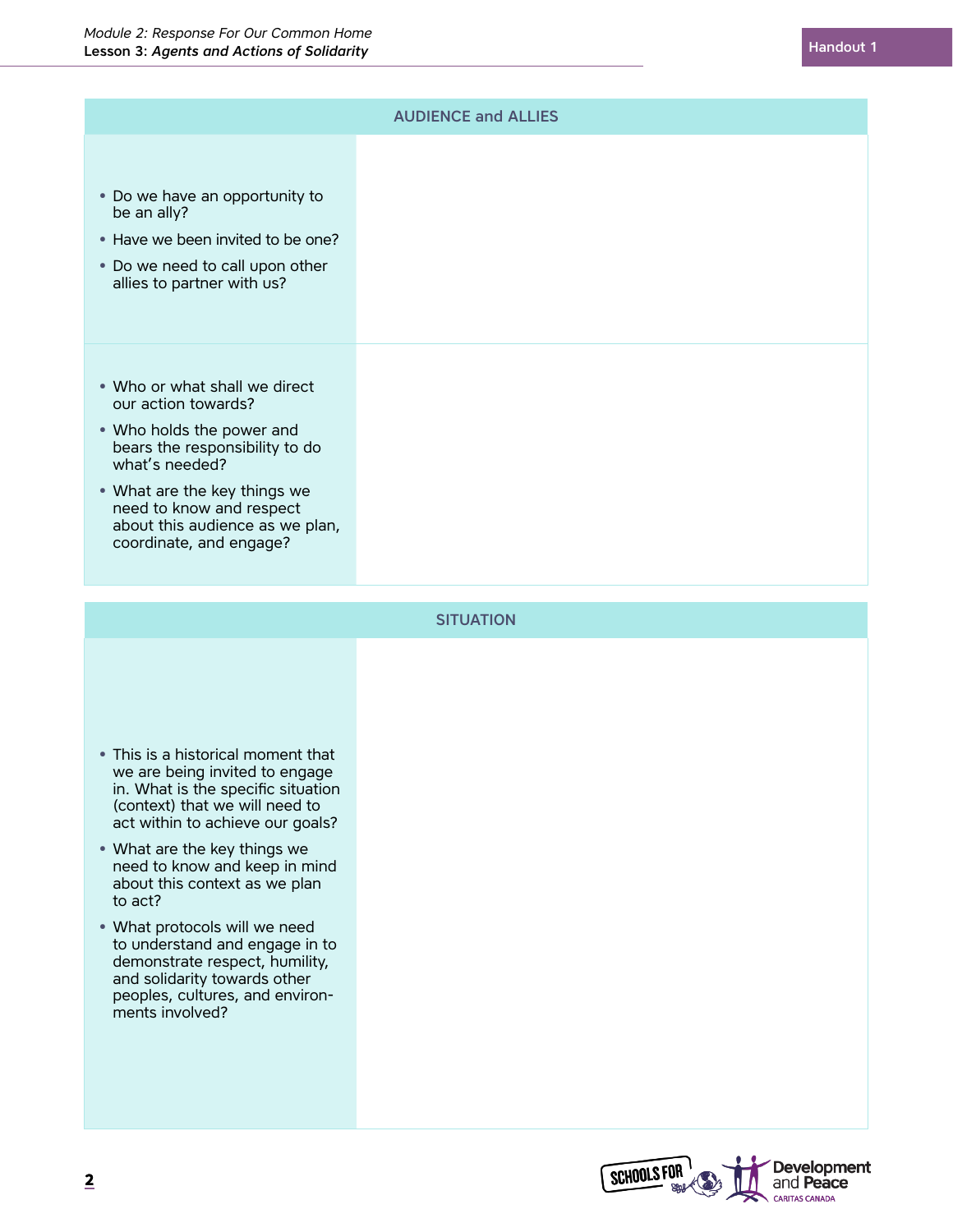

*Adapted by S. Van Hesteren from Wiggins & McTighe, 2010 and Concentus Essential Citizenship Competencies*

*Permission is granted by Development and Peace – Caritas Canada to reproduce for classroom use.*